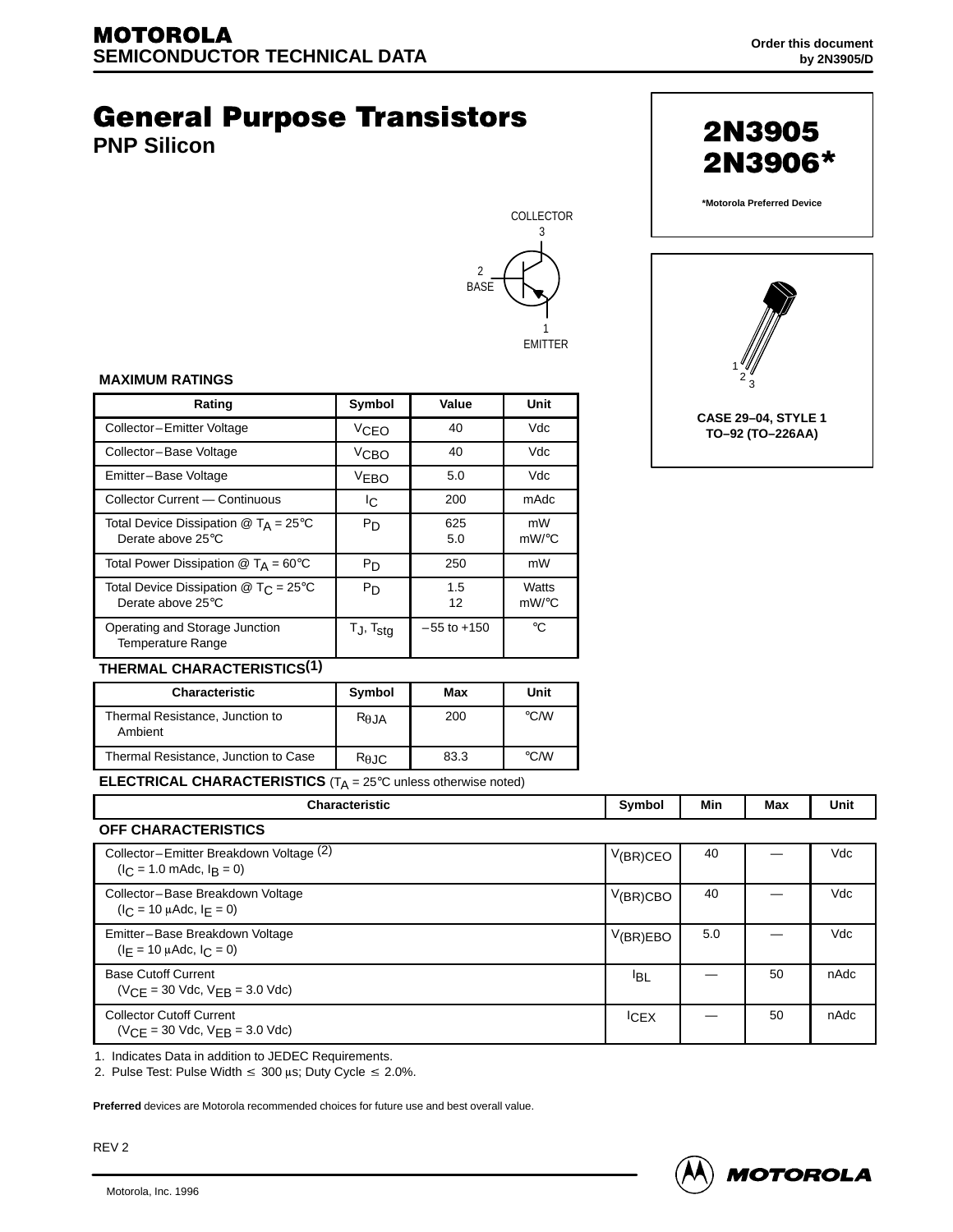## 2N3905 2N3906

# **ELECTRICAL CHARACTERISTICS** (T<sub>A</sub> = 25°C unless otherwise noted) (Continued)

|                                                                                                                                                   | ה י<br>Characteristic                                                                               |                  | Symbol           | Min                      | Max                      | Unit       |
|---------------------------------------------------------------------------------------------------------------------------------------------------|-----------------------------------------------------------------------------------------------------|------------------|------------------|--------------------------|--------------------------|------------|
| <b>ON CHARACTERISTICS(1)</b>                                                                                                                      |                                                                                                     |                  |                  |                          |                          |            |
| <b>DC Current Gain</b><br>$(I_C = 0.1 \text{ m}$ Adc, $V_{CE} = 1.0 \text{ V}$ dc)                                                                |                                                                                                     | 2N3905<br>2N3906 | hFE              | 30<br>60                 |                          |            |
| $(I_C = 1.0 \text{ m}$ Adc, $V_{CE} = 1.0 \text{ V}$ dc)                                                                                          |                                                                                                     | 2N3905<br>2N3906 |                  | 40<br>80                 |                          |            |
| $(I_C = 10 \text{ m}$ Adc, $V_{CE} = 1.0 \text{ V}$ dc)                                                                                           |                                                                                                     | 2N3905<br>2N3906 |                  | 50<br>100                | 150<br>300               |            |
| $(I_C = 50 \text{ m}$ Adc, $V_{CE} = 1.0 \text{ V}$ dc)                                                                                           |                                                                                                     | 2N3905<br>2N3906 |                  | 30<br>60                 |                          |            |
| $(I_C = 100 \text{ m}$ Adc, $V_{CE} = 1.0 \text{ V}$ dc)                                                                                          |                                                                                                     | 2N3905<br>2N3906 |                  | 15<br>30                 |                          |            |
| Collector-Emitter Saturation Voltage<br>$(I_C = 10 \text{ m}$ Adc, $I_B = 1.0 \text{ m}$ Adc)<br>$I_C = 50$ mAdc, $I_B = 5.0$ mAdc                |                                                                                                     |                  | VCE(sat)         |                          | 0.25<br>0.4              | Vdc        |
| Base-Emitter Saturation Voltage<br>$(I_C = 10 \text{ m}$ Adc, $I_B = 1.0 \text{ m}$ Adc)<br>$(I_C = 50 \text{ m}$ Adc, $I_B = 5.0 \text{ m}$ Adc) |                                                                                                     |                  | VBE(sat)         | 0.65                     | 0.85<br>0.95             | Vdc        |
|                                                                                                                                                   | <b>SMALL-SIGNAL CHARACTERISTICS</b>                                                                 |                  |                  |                          |                          |            |
| Current-Gain - Bandwidth Product                                                                                                                  | $(I_C = 10 \text{ m}$ Adc, $V_{CE} = 20 \text{ V}$ dc, f = 100 MHz)                                 | 2N3905<br>2N3906 | fτ               | 200<br>250               |                          | MHz        |
| Output Capacitance<br>$(VCB = 5.0$ Vdc, $IE = 0$ , $f = 1.0$ MHz)                                                                                 |                                                                                                     |                  | C <sub>obo</sub> |                          | 4.5                      | pF         |
| Input Capacitance<br>$(VEB = 0.5$ Vdc, $I_C = 0$ , $f = 1.0$ MHz)                                                                                 |                                                                                                     |                  | C <sub>ibo</sub> | $\overline{\phantom{0}}$ | 10.0                     | pF         |
| Input Impedance                                                                                                                                   | $(I_C = 1.0 \text{ m}$ Adc, $V_{CE} = 10 \text{ Vdc}, f = 1.0 \text{ kHz}$                          | 2N3905<br>2N3906 | h <sub>ie</sub>  | 0.5<br>2.0               | 8.0<br>$12 \overline{ }$ | k $\Omega$ |
| Voltage Feedback Ratio                                                                                                                            | $(I_C = 1.0 \text{ m}$ Adc, $V_{CE} = 10 \text{ Vdc}, f = 1.0 \text{ kHz}$                          | 2N3905<br>2N3906 | $h_{\text{re}}$  | 0.1<br>0.1               | 5.0<br>10                | $X 10-4$   |
| Small-Signal Current Gain                                                                                                                         | $(I_C = 1.0 \text{ m}$ Adc, $V_{CE} = 10 \text{ Vdc}, f = 1.0 \text{ kHz}$                          | 2N3905<br>2N3906 | h <sub>fe</sub>  | 50<br>100                | 200<br>400               |            |
| <b>Output Admittance</b>                                                                                                                          | $(I_C = 1.0$ mAdc, $V_{CF} = 10$ Vdc, $f = 1.0$ kHz)                                                | 2N3905<br>2N3906 | $h_{\text{O}}e$  | 1.0<br>3.0               | 40<br>60                 | umhos      |
| Noise Figure                                                                                                                                      | $(I_C = 100 \mu A dC, V_{CF} = 5.0 \text{ V} dC, R_S = 1.0 \text{ k } \Omega, f = 1.0 \text{ kHz})$ | 2N3905<br>2N3906 | NF               | $\equiv$                 | 5.0<br>4.0               | dB         |
| <b>SWITCHING CHARACTERISTICS</b>                                                                                                                  |                                                                                                     |                  |                  |                          |                          |            |
| Delay Time                                                                                                                                        | $(V_{CC} = 3.0$ Vdc, $V_{BE} = 0.5$ Vdc,                                                            |                  | $t_{d}$          |                          | 35                       | ns         |
| <b>Rise Time</b>                                                                                                                                  | $I_C = 10$ mAdc, $I_{B1} = 1.0$ mAdc)                                                               |                  | tr               |                          | 35                       | ns         |
| Storage Time                                                                                                                                      | $(V_{CC} = 3.0$ Vdc, $I_C = 10$ mAdc,                                                               | 2N3905<br>2N3906 | $t_{\rm S}$      | $\qquad \qquad$          | 200<br>225               | ns         |
| Fall Time                                                                                                                                         | $I_{B1} = I_{B2} = 1.0$ mAd                                                                         | 2N3905           | tf               | $\qquad \qquad$          | 60                       | ns         |

2N3906

1. Pulse Test: Pulse Width  $\leq 300$  µs; Duty Cycle  $\leq 2.0\%$ .

—

60 75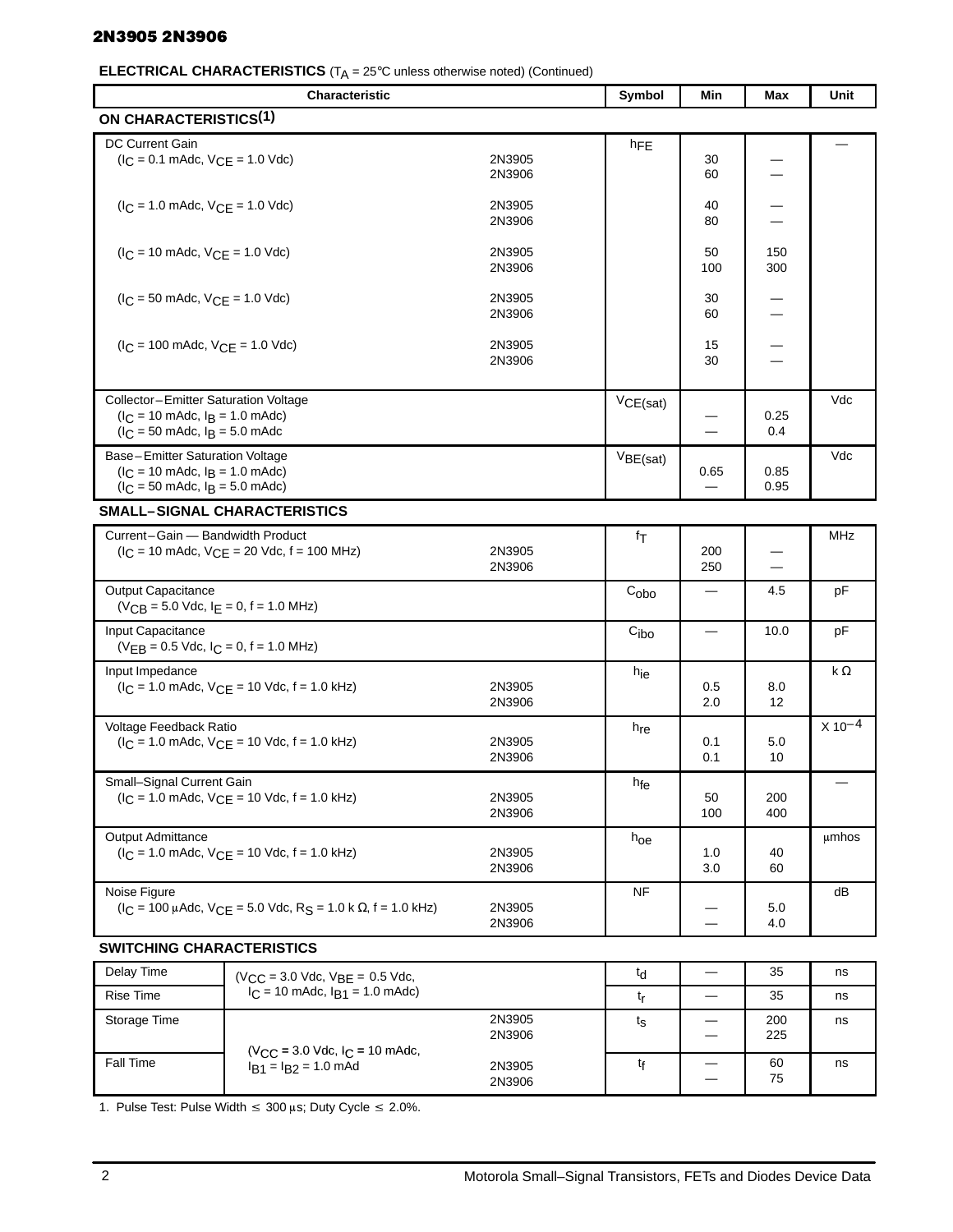### 2N3905 2N3906



\* Total shunt capacitance of test jig and connectors

**Figure 1. Delay and Rise Time Equivalent Test Circuit**

**Figure 2. Storage and Fall Time Equivalent Test Circuit**



# **TYPICAL TRANSIENT CHARACTERISTICS**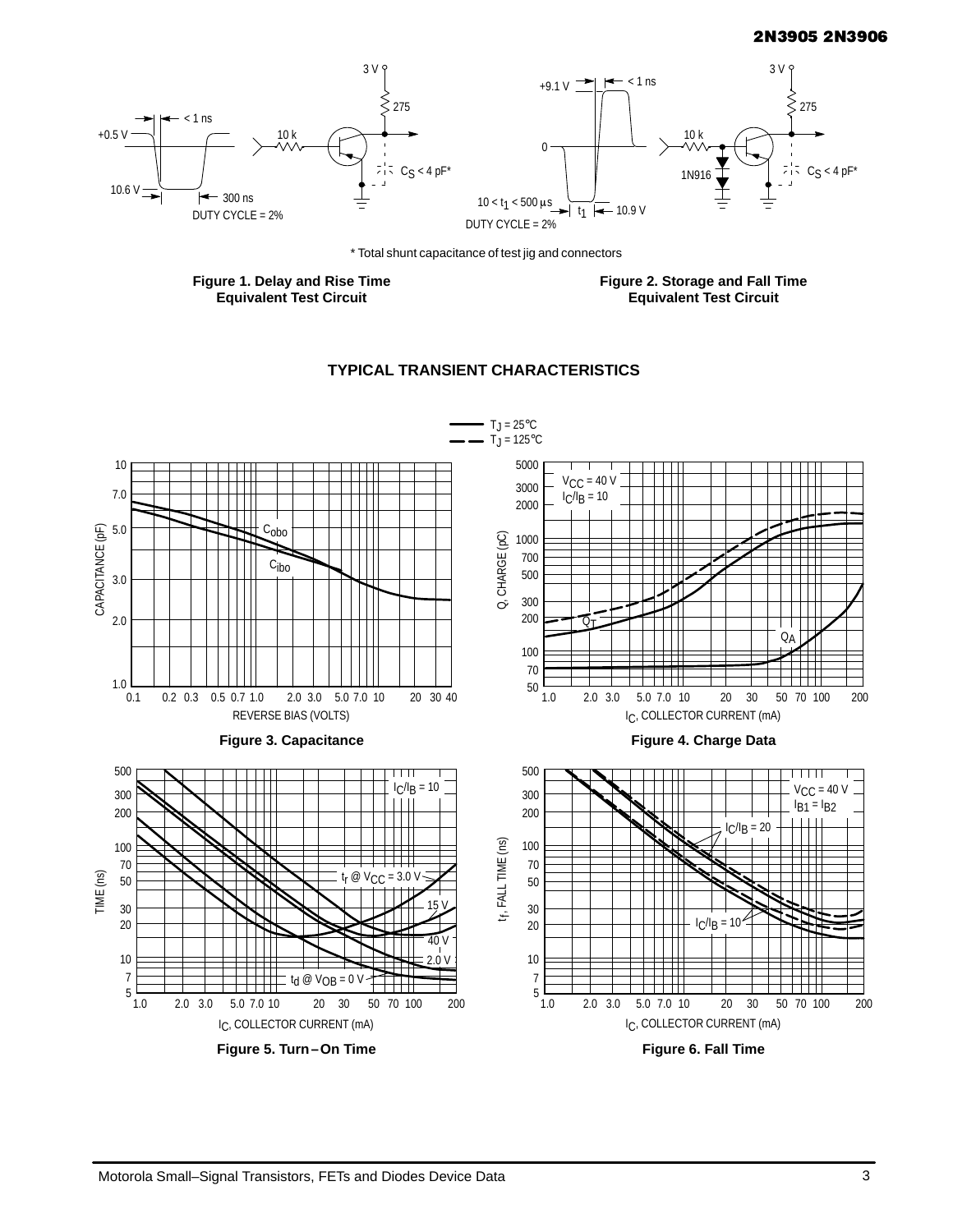

 $(VCE = -5.0$  Vdc,  $T_A = 25$ °C, Bandwidth = 1.0 Hz)



**Figure 7.** 



**h PARAMETERS**  $(VCE = -10$  Vdc,  $f = 1.0$  kHz,  $T_A = 25^{\circ}C$ )



**Figure 11. Input Impedance**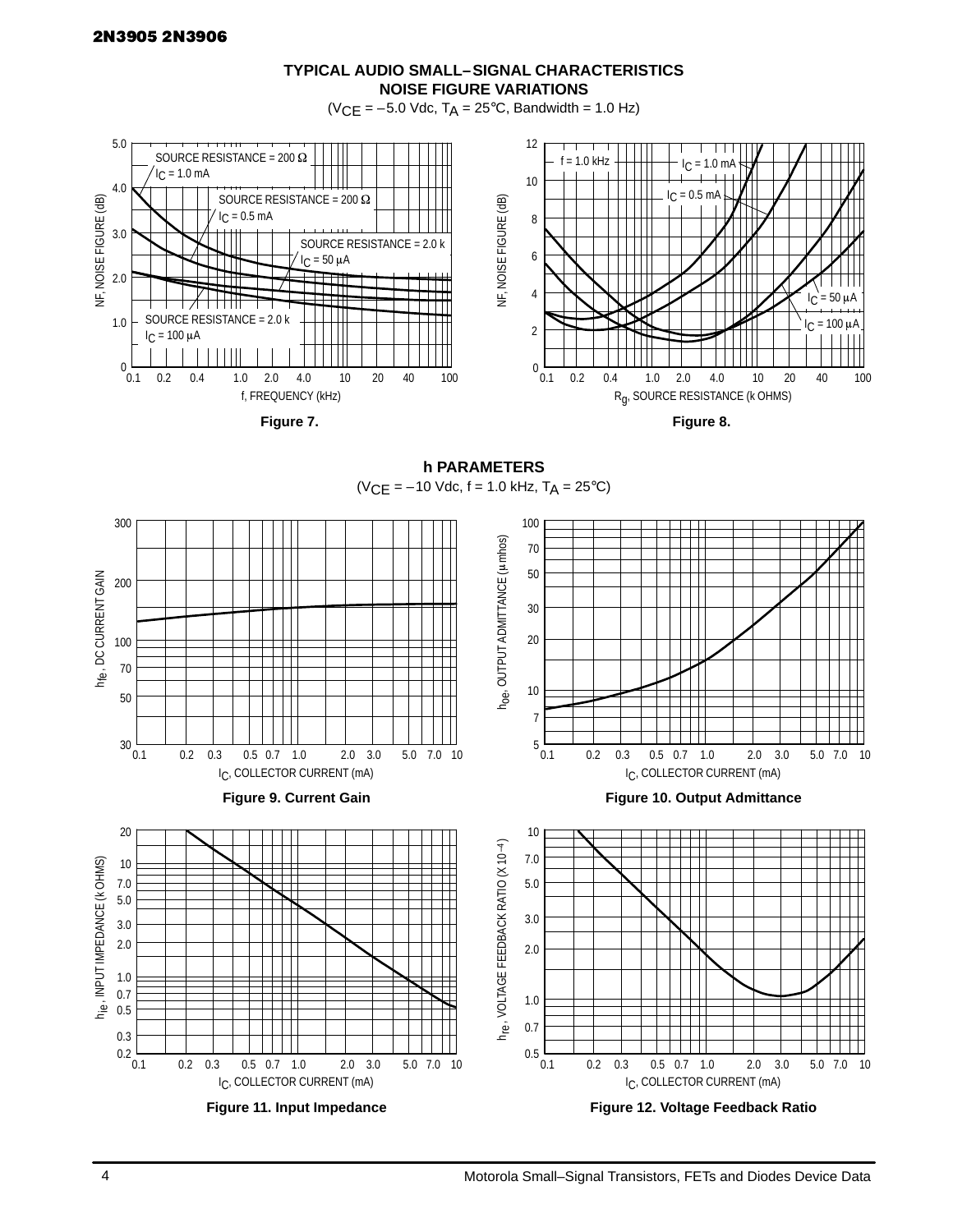# **TYPICAL STATIC CHARACTERISTICS**